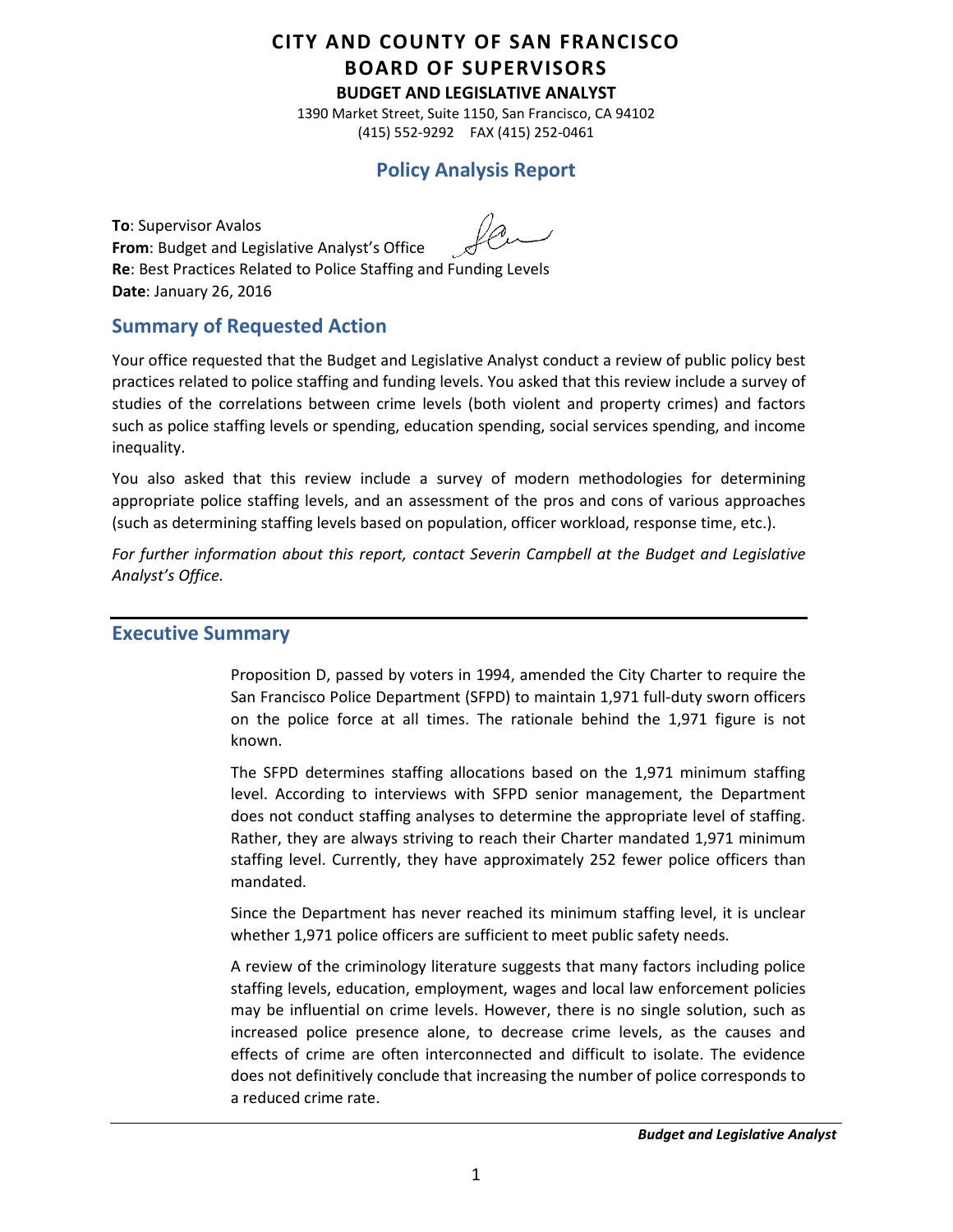The Budget and Legislative Analyst surveyed public policy best practices in determining police staffing levels. There are four common methodologies used by police departments throughout the country: a workload-based approach, a minimum staffing approach, a per capita approach and an authorized level approach. The preferred approach by experts in the field, as well as professional organizations, is the workload-based approach as it considers historical workload data, such as calls for service, and reflects an agency's policy priorities.

Based on the Budget and Legislative Analyst's review of public policy best practices, a minimum staffing level based on population is not considered a rigorous and analytical staffing methodology. Rather, any changes to the SFPD's minimum staffing level should be based on a workload-based assessment that accounts for department-specific conditions, as well as a comprehensive examination of historical workload data.

*Project Staff: Amanda Guma, Jadie Wasilco, Linden Bairey and Severin Campbell*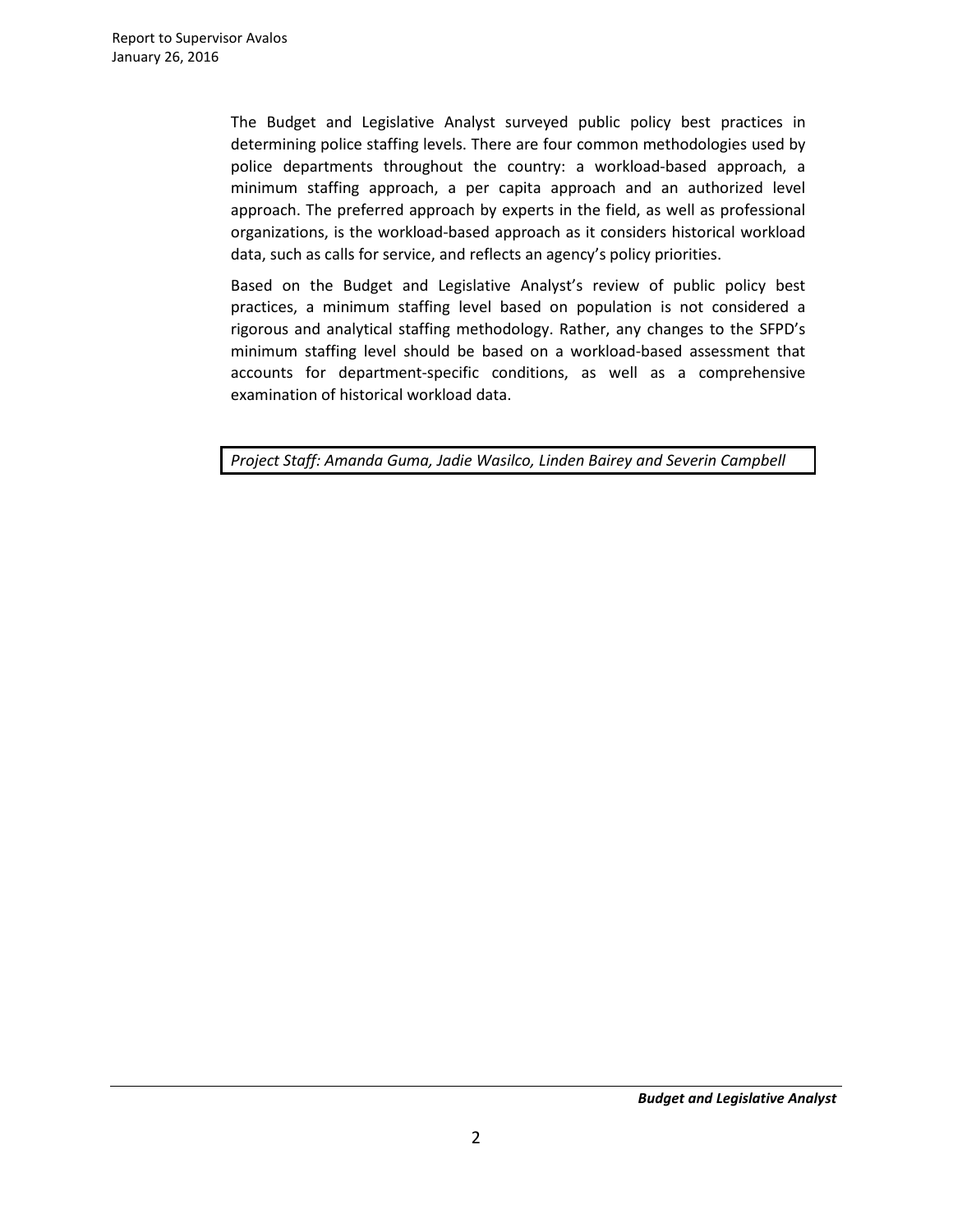$\overline{a}$ 

# **Correlations Between Crime Levels and Other Factors**

A review of the criminology literature suggests that there is no single solution to reducing crime, and that its causes and effects are often interconnected and difficult to isolate. Additionally, there is no proven combination of policy solutions guaranteed to reduce crime. Crimes differ in their causes, and a solution that decreases property crime, such as burglary, may have no effect on violent crime, such as homicide.

Education, employment, wages, police staffing and local law enforcement policies levels are some of the key factors<sup>[1](#page-2-0)</sup> identified by experts as influential on crime levels.

### *Education*

Increased educational attainment is often associated with decreased criminal activity, as higher levels of education typically result in higher wages, therefore lessening the need to commit crime to earn money. Given the ability to earn higher wages, the potential negative repercussions of committing a criminal act will be greater for a person with a higher education level. Additionally, an individual with higher educational attainment may place more weight on potential future earnings and consider the likelihood and effects of getting caught when contemplating committing a crime.

Early childhood education can also be influential in deterring crime. One study<sup>[2](#page-2-1)</sup> found that children who participated in preschool intervention for one or two years had lower rates of juvenile arrests, violent arrests and dropping out of high school.

A 2011 study<sup>[3](#page-2-2)</sup> suggests that education may affect criminal activity in three primary ways: income effects, time availability and risk-aversion.

1. Income effects: Higher wages, generally a result of increased educational attainment, reduce crime, both at the individual and aggregate levels.<sup>[4](#page-2-3)</sup> One study found that falling wages in the 1970s and 1980s likely influenced the increase in crimes committed by youth during that time

<span id="page-2-0"></span> $1$  As per the request, we also reviewed the literature for information regarding the impact of social services spending on crime

<span id="page-2-1"></span>rates, but we did not identify relevant studies or reports to include.<br><sup>2</sup> Arthur Reynolds, et al. "Long-term effects of an early childhood intervention on educational achievement and juvenile arrest: A 15-year follow-up of low-income children in public schools", Journal of the American Medical Association, 2001.<br><sup>3</sup> Stephen Machin et al, "The Crime Reducing Effect of Education", The Economic Journal, May 2011.<br><sup>4</sup> Jeff

<span id="page-2-2"></span>

<span id="page-2-3"></span>Economic Incentives." The Journal of Human Resources, Autumn 2004; Eric Gould et al. "Crime Rates and Labor Market Opportunities in the United States: 1979-1997", The Review of Economics and Statistics, February 2002.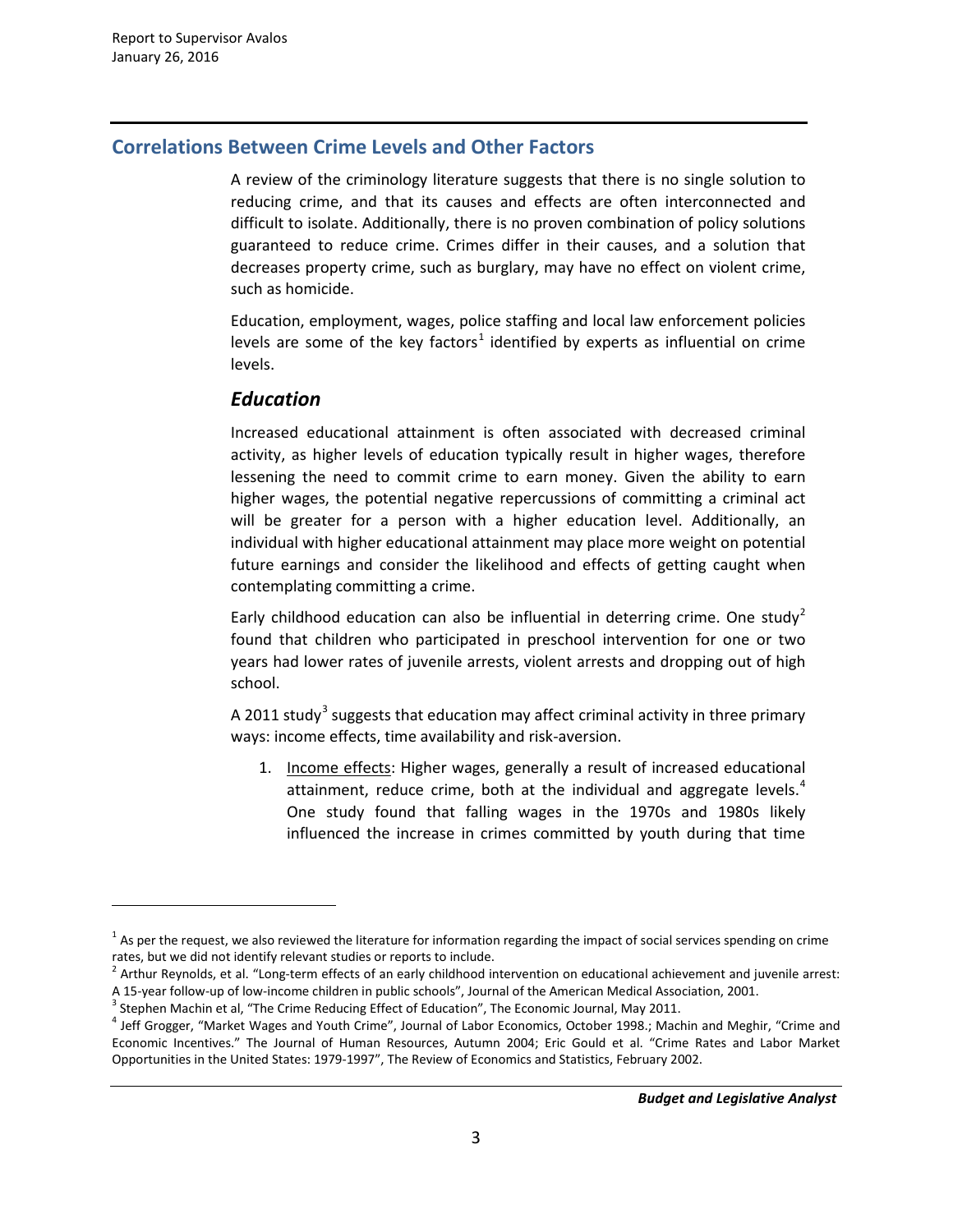#### **Effect of Education on Criminal Activity:**

*1. Higher earning potential*

 $\overline{a}$ 

- *2. Less time available to participate in crime*
- *3. Increased risk-aversion*

period, and concludes that youth crime levels are responsive to fluctuations in wages earned.<sup>[5](#page-3-0)</sup>

- 2. Time availability: Time spent in school limits the time youth are available to participate in criminal activity. A 1994 study $6$  found that the amount of time spent at school and work during a year is negatively correlated with the likelihood of arrest. Conversely, a 2008 study<sup>[7](#page-3-2)</sup> found that the amount of time spent in prison, and the number of times an individual is caught committing a crime, both greatly increase the likelihood that individual will drop out of high school.
- 3. Risk-aversion: One study<sup>[8](#page-3-3)</sup> suggests that individuals with higher education levels are increasingly risk-averse. Therefore they would likely avoid punishment resulting from criminal activity, which could lead to a decrease in crimes committed. Another study $9$  concludes that youth who drop out of school tend to focus on immediate costs of education (stress, boredom, foregone income) and less on the future gains from additional education.

Evidence shows that individuals convicted of crimes tend to be less educated than the rest of the population. In 1997, about 41 percent of inmates in U.S. prisons and jails had not completed high school, compared to 18 percent of adults in the general population. [10](#page-3-5)

While education may be negatively correlated with crime, it is difficult to suggest that the relationship is causal, or that an increase in education necessarily causes a decrease in crime. First, unobservable individual characteristics may contribute to both an individual's low educational achievement and his/her criminal behavior, making it impossible to isolate the particular causal effect of education. Second, it is difficult to determine whether or not criminal behavior influences educational attainment, or whether an individual's educational attainment influences his/her criminal behavior.

Finally, measuring crime is difficult. Data based on incarceration, conviction, or arrest records may be biased, as these crime statistics capture only those individuals who were caught. Given that crime is inherently covert, it is impossible to truly observe.

<span id="page-3-3"></span><span id="page-3-2"></span><span id="page-3-1"></span><span id="page-3-0"></span>

<span id="page-3-4"></span>

<sup>&</sup>lt;sup>5</sup> Jeff Grogger, "Market Wages and Youth Crime", Journal of Labor Economics, October 1998.<br>
<sup>6</sup> Ann Witte, et al. "Work and crime: An exploration using panel data", National Bureau of Economic Research, 1994.<br>
<sup>7</sup> Randi Public Economics, 2007.<br><sup>10</sup> Caroline Wolf Harlow. "Education and Correctional Populations. Bureau of Justice Statistics Special Report", 2003.

<span id="page-3-5"></span>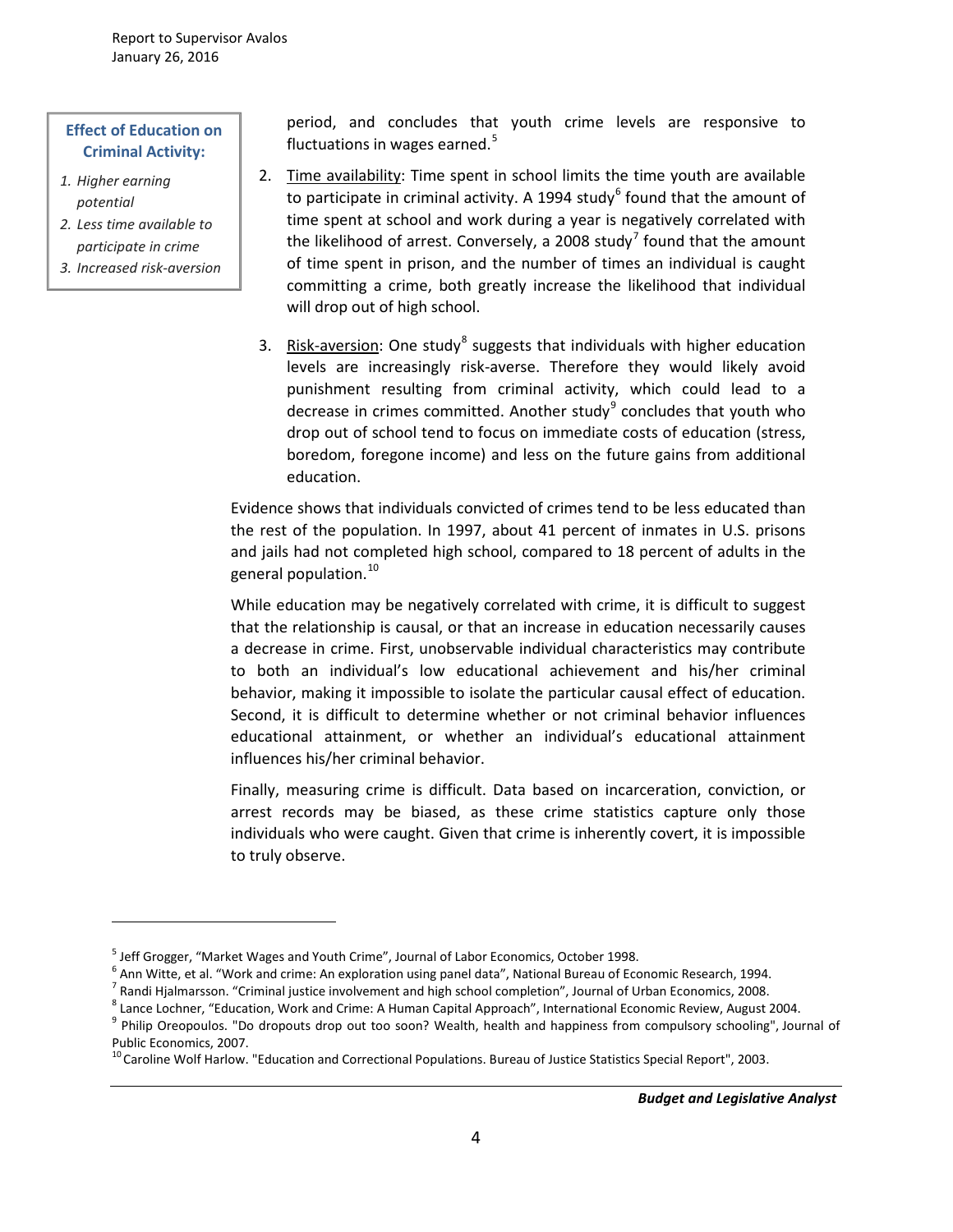### *Income and Unemployment*

The effects of income and unemployment on youth crime have been widely studied, and are closely related to the effects of education on crime, discussed above. Empirical evidence suggests that higher wages earned through legal employment reduce crime. Some economists model crime as the alternative to work, suggesting that individuals should commit less crime as their wages increase.

#### **Effect of Income & Unemployment on Crime**

*1. Individuals commit less crime as their wages increase*

*2. Significant relationship between labor market conditions and crime rates*

 $\overline{a}$ 

A 1998 study<sup>[11](#page-4-0)</sup> analyzed whether property crimes increased in the 1970s and 1980s as a result of falling wages during the same time period. The analysis focused exclusively on property crimes, and concluded that falling wages may have played a role in the increase of youth crime in the 1970s and 1980s, and that youth offending behavior is responsive to wages earned. The study results also suggest that the wage gap between blacks and whites accounts for approximately a quarter of the racial differential in crime participation rates, and that increased wages earned with age largely explain the tendency for criminal participation to decrease with age.

Another study, published in 2002, examined the impact of wages and unemployment on crime, and concluded that both are significantly related to crime. It additionally found that wages have played a larger role in the crime trends in recent decades.<sup>[12](#page-4-1)</sup> The results suggest that among young, unskilled men—those typically most likely to commit crime—there is a significant relationship between the labor market conditions experienced by these individuals and crime rates. From 1979 to 1997, the wages of unskilled men fell by 20 percent in the United States, and property and violent crime rates increased by 21 percent and 35 percent, respectively. The study finds that the decrease in wages explains more than 50 percent of the increase in both types of crime over the time period.

### *Police Staffing Levels*

Economic theory predicts that crime should decrease with an increased police presence, as individuals would be deterred by the greater likelihood of being caught.<sup>[13](#page-4-2)</sup> However, at least four major studies in recent years<sup>[14](#page-4-3)</sup> have surveyed the criminology literature and found either no relationship, or a positive relationship between police presence and crime.

<span id="page-4-1"></span><span id="page-4-0"></span><sup>&</sup>lt;sup>11</sup> Jeff Grogger, "Market Wages and Youth Crime", Journal of Labor Economics, October 1998.<br><sup>12</sup> Eric Gould et al. "Crime Rates and Labor Market Opportunities in the United States: 1979-1997", The Review of Economics and Statistics, February 2002.<br><sup>13</sup> Gary Becker. "Crime and Punishment: An Economic Approach", Journal of Political Economy, 1968.

<span id="page-4-2"></span>

<span id="page-4-3"></span><sup>&</sup>lt;sup>14</sup> Samuel Cameron. "A Disaggregated Study of Police Clear-up Rates for England and Wales", Journal of Behavioral Economics, 1988; Thomas B.Marvell, et al. "Specification Problems, Police Levels, And Crime Rates;" John Eck, et al. "Have Changes in Policing Reduced Violent Crime? An Assessment of the Evidence" in The Crime Drop in America, 2000; Steven Levitt, et al. "Economic Contributions to the Understanding of Crime", Annual Review of Law and Social Science, December 2006.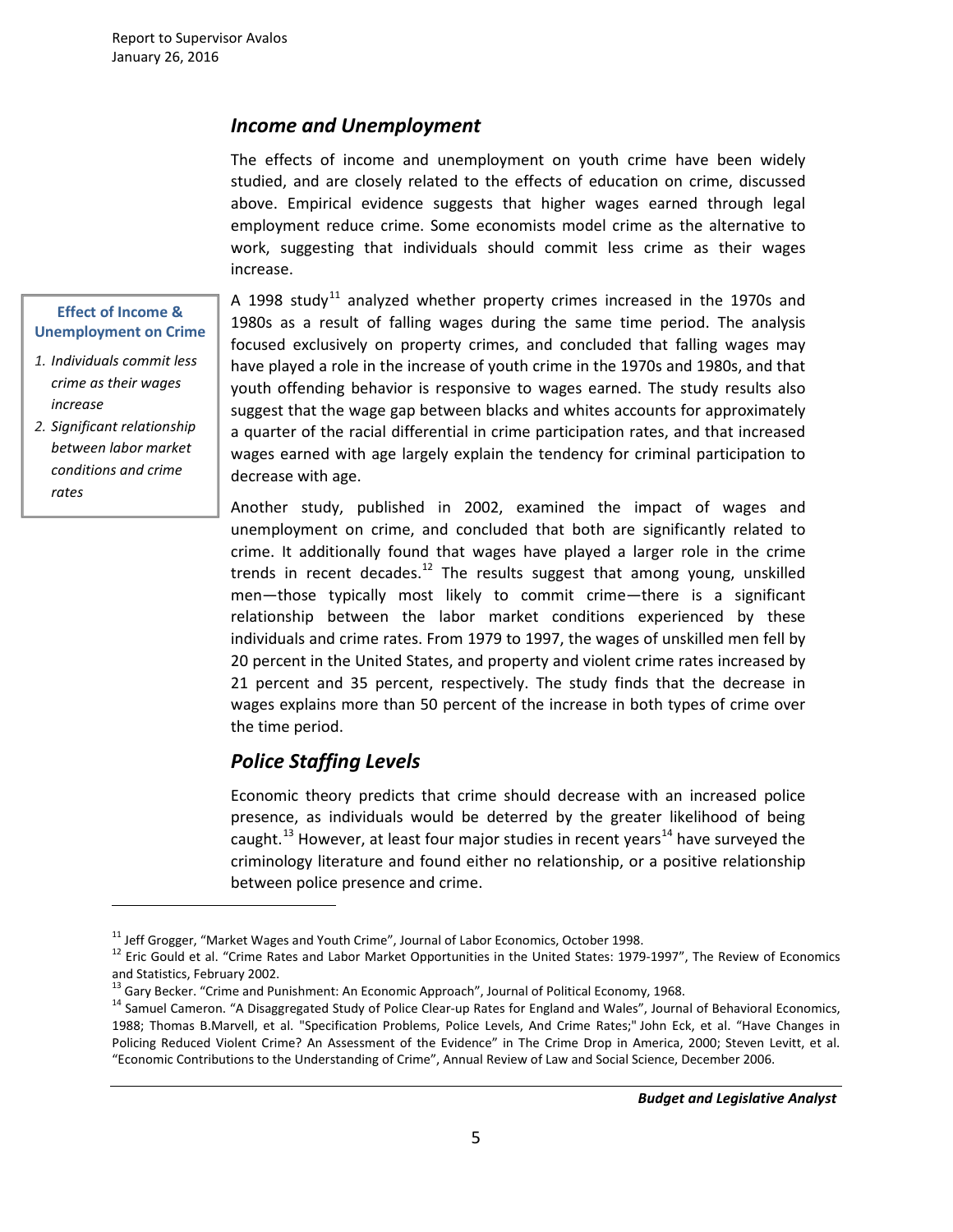#### **Effect of Police Staffing Levels on Crime**

- *1. No clear relationship*
- *2. Correlations between crime and staffing levels could be due to other factors*

 $\overline{a}$ 

The causal relationship<sup>[15](#page-5-0)</sup> between police staffing levels and crime rates remains uncertain and ambiguous. As previously discussed, crime data is often incomplete—not all crimes committed are reported to the police, and therefore not all are recorded into police statistics. There are various reasons that a correlation between recorded crime and police presence might exist:

- 1. Increased crime rates may prompt departments to hire more police officers. Therefore, areas experiencing higher crime rates could have an increased police presence.
- 2. A larger police presence increases the likelihood that a crime will be observed and recorded.
- 3. More staff at a police station may affect the number and quality of incident reports officially recorded.
- 4. If a greater police presence boosts public confidence, public reporting rates may also increase.

# *Law Enforcement Priorities, Policies and Practices*

Since 2011, there have been significant changes in local policies impacting law enforcement practices in California. While there is not yet sufficient data to draw meaningful conclusions regarding the impact of these policy changes, there are some observable trends to note, as well as ongoing policy issues to consider, as discussed below.

#### **Assembly Bill 109**

Assembly Bill 109 (AB 109), commonly referred to as Public Safety Realignment, reclassified non-serious, non-violent and non-sexual crimes in California from felonies to misdemeanors. The primary purpose of the legislation was to reduce the number of inmates in State prisons in order to comply with federal mandates, and encourage local jurisdictions to implement evidence-based best practices in corrections in order to reduce recidivism and support the successful reentry of offenders into society.

Although data is limited due to the relative recent nature of this reform, initial studies<sup>[16](#page-5-1)</sup> have shown an increase in property crimes (specifically motor vehicle thefts) statewide following the implementation of AB 109. Table 1 below details crimes by type committed in San Francisco from 2008 through 2014.

<span id="page-5-0"></span><sup>&</sup>lt;sup>15</sup> Vollaard and Hamed, "Why the Police Have an Effect on Violent Crime After All", Journal of Law and Economics, November 2012.

<span id="page-5-1"></span><sup>&</sup>lt;sup>16</sup> Most notably, the Public Policy Institute of California published a May 2015 report titled, "Realignment, Incarceration and Crime Trends in California".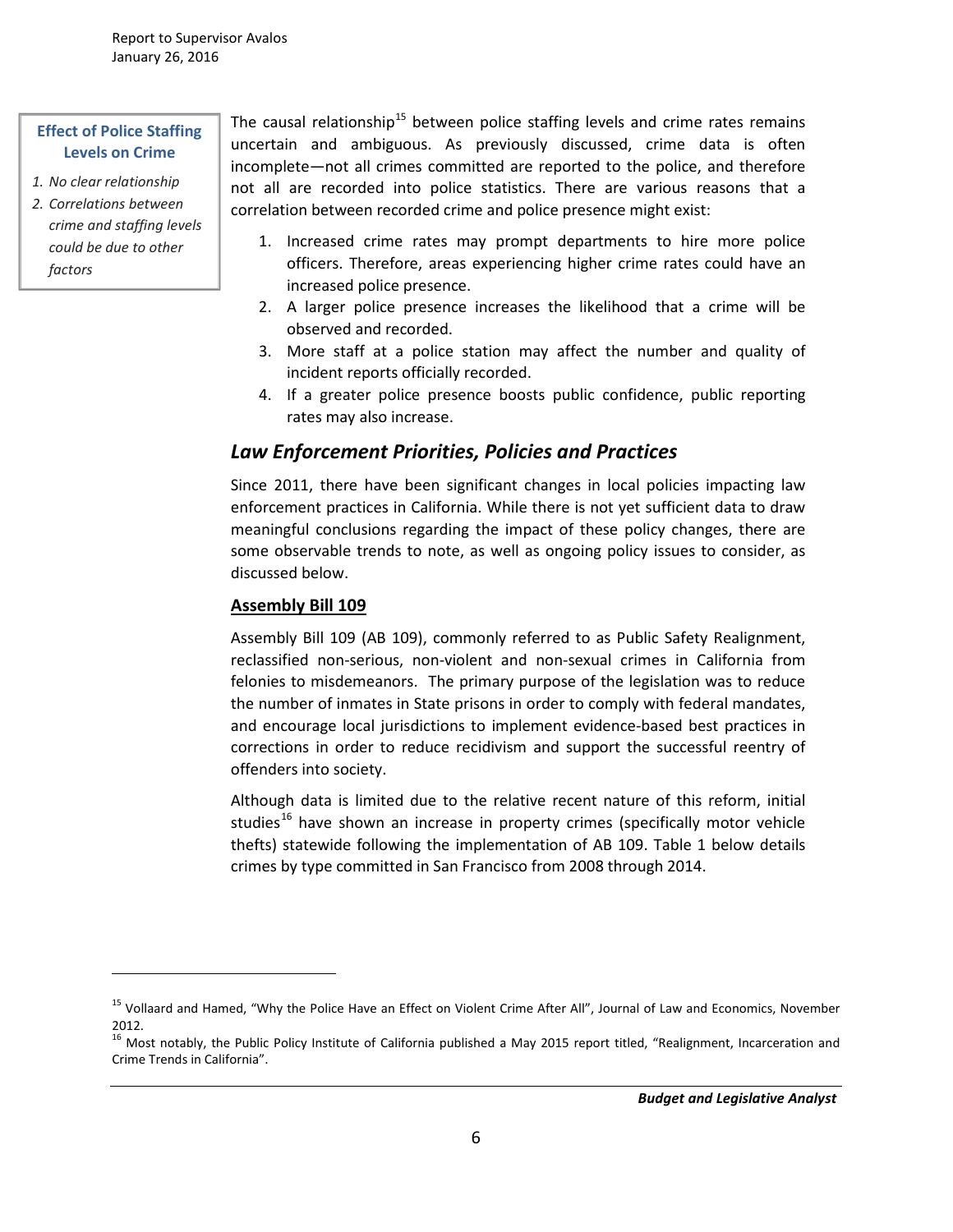|               | 2008                    | 2009   | 2010   | 2011   | 2012   | 2013   | 2014   | Average |
|---------------|-------------------------|--------|--------|--------|--------|--------|--------|---------|
|               | People-Related          |        |        |        |        |        |        |         |
| Homicide      | 98                      | 45     | 50     | 50     | 69     | 48     | 45     | 58      |
| Rape          | 166                     | 179    | 147    | 131    | 108    | 161    | 355    | 178     |
| Robbery       | 4,108                   | 3,423  | 3,180  | 3,088  | 3,484  | 4,202  | 3,224  | 3,530   |
| Assault       | 2,372                   | 2,310  | 2,386  | 2,105  | 2,116  | 2,653  | 3,137  | 2,440   |
| Subtotal      | 6,744                   | 5,957  | 5,763  | 5,374  | 5,777  | 7,064  | 6,761  | 6,206   |
|               | <b>Property-Related</b> |        |        |        |        |        |        |         |
| Burglary      | 5,401                   | 5,197  | 4,557  | 4,408  | 5,317  | 5,931  | 5,237  | 5,150   |
| Larceny       | 25,142                  | 24,399 | 23,905 | 24,304 | 28,242 | 36,527 | 33,730 | 28,036  |
| Vehicle Theft | 5,758                   | 4,913  | 3,903  | 4,174  | 5,339  | 5,866  | 6,126  | 5,154   |
| Arson         | 235                     | 198    | 156    | 161    | 207    | 227    | 241    | 204     |
| Subtotal      | 36,536                  | 34,707 | 32,521 | 33,047 | 39,105 | 48,551 | 45,334 | 38,543  |
| Total         | 43,280                  | 40,664 | 38,284 | 38,421 | 44,882 | 55,615 | 52,095 | 44,749  |

#### **Table 1: Total Number of Crimes Committed in San Francisco by Type, 2008-2014**

Source: FBI Uniform Crime Reporting and SFPD Department Data

While this table does show that certain crimes—including vehicle theft—have increased since 2011, it is too soon to draw definitive conclusions about the relationship between the crime rate and AB 109, given the limitations of the data.

#### **Proposition 47**

Even more recently, in November 2014, California voters passed Proposition 47, which converted from felonies to misdemeanors drug possession for personal use and property offenses (theft, shoplifting, receipt of stolen property and check fraud) valued at \$950 or less. The legislation also permits re-sentencing for anyone currently serving a prison sentence for a reclassified misdemeanor.

Local police chiefs, including San Francisco Police Chief Suhr, have cited anecdotal evidence of a further increase in property crimes as a result of this measure. However, it is too early in the implementation of Proposition 47 to draw conclusions from the crime data.

### *Policing Deployment and Crime Data Tracking*

Reducing crime, and improving public safety, can also be achieved by adopting different models for officer deployment using best practices and/or crime data. Over the past two decades, two major changes in the deployment of police officers have been widely adopted across the country, including in San Francisco: increased crime data tracking and community policing.

#### **Crime Data Tracking**

CompStat, the common term for enhanced crime data tracking, uses computerized crime mapping to guide police deployment decisions. The purpose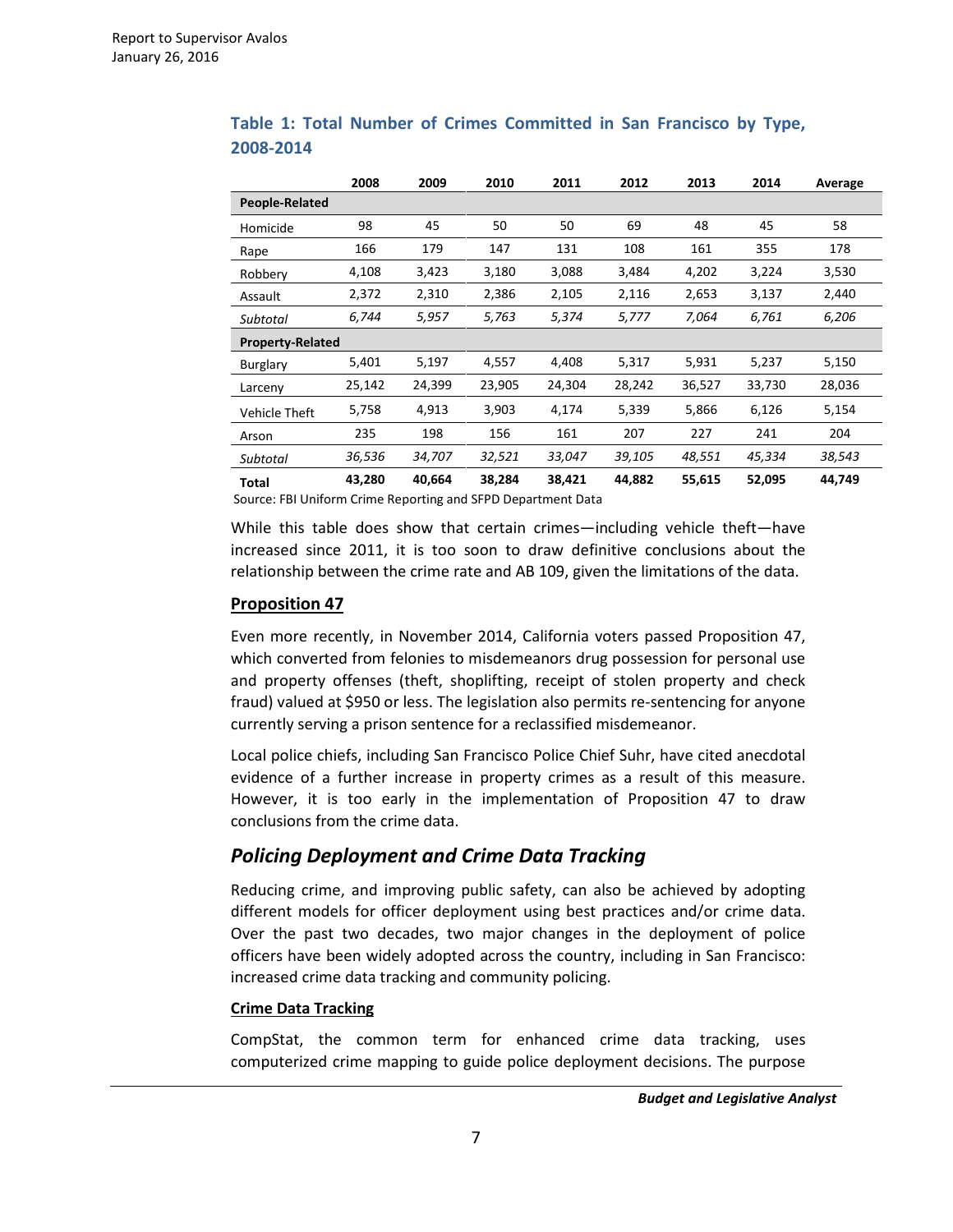of CompStat is to identify crime trends so that resources can be targeted at areas where crime is concentrated, or hot spots. It allows police departments to determine the effectiveness of deployment practices, and to reduce crime through more effectively deployed officers. The San Francisco Police Department adopted CompStat in late 2009, and holds monthly CompStat meetings that are open to the public.

### The Budget and Legislative Analyst conducted a survey of police departments in seven cities comparable to San Francisco: Austin, TX, Chicago, IL, Dallas, TX, Oakland, CA, Portland, OR, San Diego, CA and San Jose, CA. With the exception of Portland and San Diego, the other five departments surveyed use CompStat. Austin uses CompStat data but also tracks performance measures and results with separate analysis tools. Oakland uses CompStat to measure and track crime, but not for hot spot deployment, as the department has little ability to shift patrol resources based on identified need.

#### **Community Policing**

Community policing seeks to use existing department resources to reduce crime levels with a focus on prevention. Community policing typically requires that the department assign officers to a specific geographic area consistently, to foster relationships between the officers and members of the community. These efforts lead to the adoption of policies and strategies that reinforce the importance of community engagement in managing public safety, including engagement in multidisciplinary, community team approaches for planning, implementing, and responding to crisis situations.

This model of police deployment was recently recommended as a best practice by the President's Task Force on  $21<sup>st</sup>$  Century Policing, and has been adopted by the SFPD. In FY 2015, the Board of Supervisors approved a new administrative position to provide ongoing leadership of the community policing function.

In the same survey of comparable cities discussed above, all departments reported using some form of community policing. In most cases however, community policing does not impact staffing assumptions or levels. However, in Oakland, there are 35 non-patrol officers, or one per patrol beat, that are assigned to be Community Resource Officers. In Portland, the overall minimum staffing level for each shift incorporates the need for officer time to engage members of the community in positive ways.

#### **Police Staffing Methodologies**

The Budget and Legislative Analyst conducted a literature review of public policy best practices in determining police staffing levels. There are four common methodologies used by police departments throughout the country:

#### **Comparison Cities: Survey Results**

*Five of the seven cities surveyed use CompStat.*

> **Austin, TX Chicago, IL Dallas, TX Oakland, CA** Portland, OR **San Jose, CA** San Diego, CA

j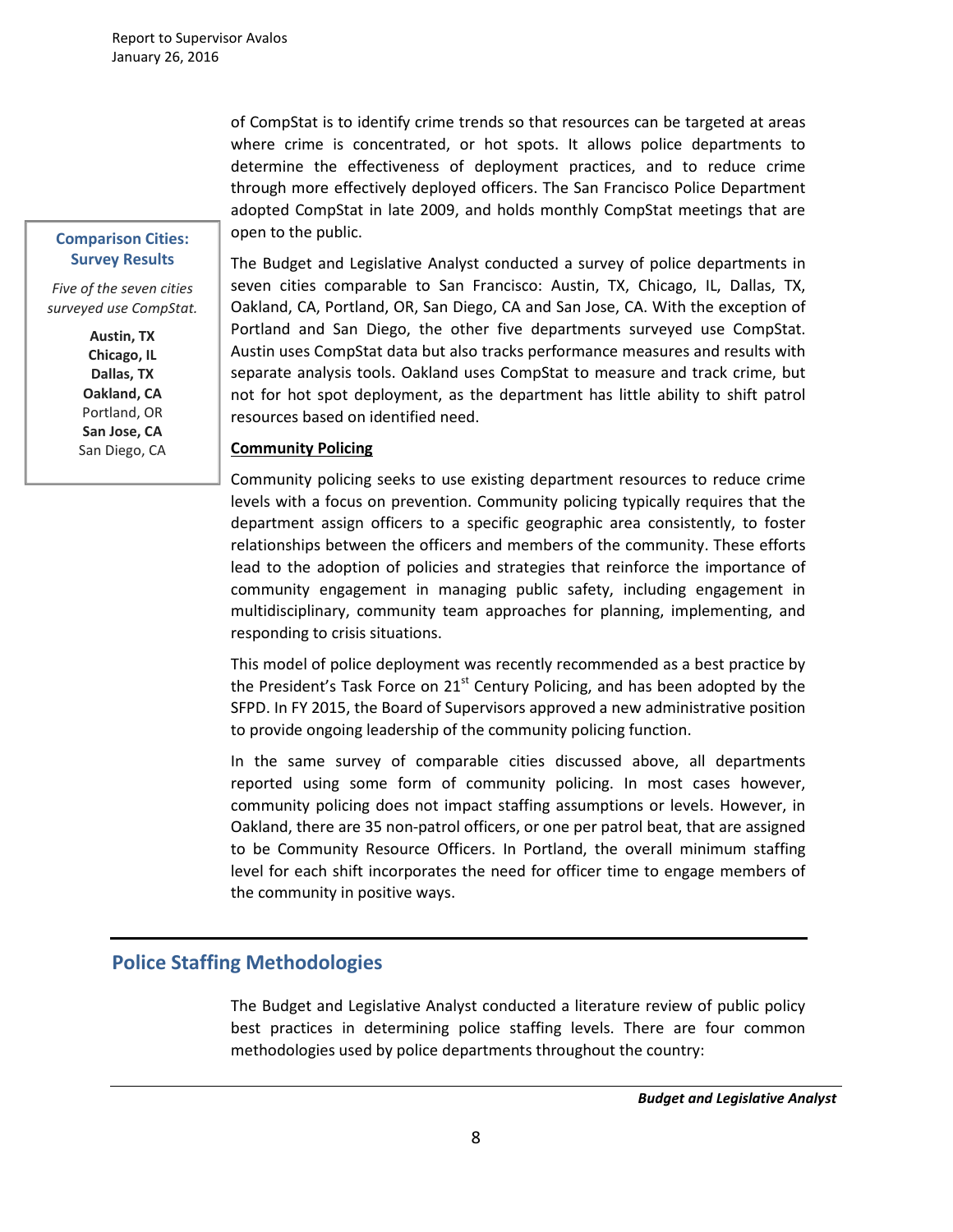- 1. Workload-Based Approach
- 2. Minimum Staffing Approach
- 3. Per Capita Approach
- 4. Authorized Level Approach

The preferred approach by experts in the field, as well as professional organizations, is the workload-based approach, as it incorporates actual workload demand, such as calls for service, based on historical data, and is reflective of an agency's policy priorities.

Each of the four approaches is unique and has its own advantages and disadvantages, outlined in Table 2 below. However, there are no national standards as to how cities should determine their police department staffing levels due to the extensive variation that exists between departments and cities.

| <b>Police</b><br><b>Staffing</b><br>Methodology | <b>Description</b>                                                                                                                                                                                                                                                                  | <b>Advantages</b>                                                                                                                                                                                                                                         | <b>Disadvantages</b>                                                                                                                                                                                                                                                                                                                                                                                                                                                                |
|-------------------------------------------------|-------------------------------------------------------------------------------------------------------------------------------------------------------------------------------------------------------------------------------------------------------------------------------------|-----------------------------------------------------------------------------------------------------------------------------------------------------------------------------------------------------------------------------------------------------------|-------------------------------------------------------------------------------------------------------------------------------------------------------------------------------------------------------------------------------------------------------------------------------------------------------------------------------------------------------------------------------------------------------------------------------------------------------------------------------------|
| Workload-<br><b>Based</b><br>Approach           | Systematically analyzes<br>historical and<br>projected workload<br>demand to determine<br>staffing needs that<br>meet agency goals                                                                                                                                                  | • Based on actual<br>workload demand<br>• Reflective of agency's<br>policy priorities and<br>decisions<br>$\bullet$ Provides a concrete<br>staffing level to maintain<br>• Common approach<br>reinforced through<br>organizational policy and<br>practice | • No universally accepted<br>standards<br>• Requires complicated and<br>extensive calculations<br>• Software licensed by private<br>companies and consultants<br>hired to perform analysis can<br>be expensive                                                                                                                                                                                                                                                                      |
| <b>Minimum</b><br><b>Staffing</b><br>Approach   | Establishes a minimum<br>number of officers that<br>must be deployed at<br>any one time to<br>maintain officer safety<br>and provide an<br>adequate level of<br>protection to the<br>public.<br>Overall staffing levels<br>are determined based<br>on minimum<br>deployment levels. | • Present in many<br>collective bargaining<br>agreements (though not<br>in San Francisco)                                                                                                                                                                 | • Lack of flexibility to adjust the<br>level based on current<br>conditions<br>• No objective standards to<br>develop the minimum staffing<br>level<br>• Calculation does not<br>necessary reflect workload<br>• Minimum staffing levels can<br>be set so high that they must<br>be backfilled with overtime<br>• Staffing decisions could be<br>made to meet this minimum<br>level rather than optimizing<br>the available resources and<br>accurately meeting workload<br>demand. |

### **Table 2: Police Staffing Methodologies**

 *Budget and Legislative Analyst*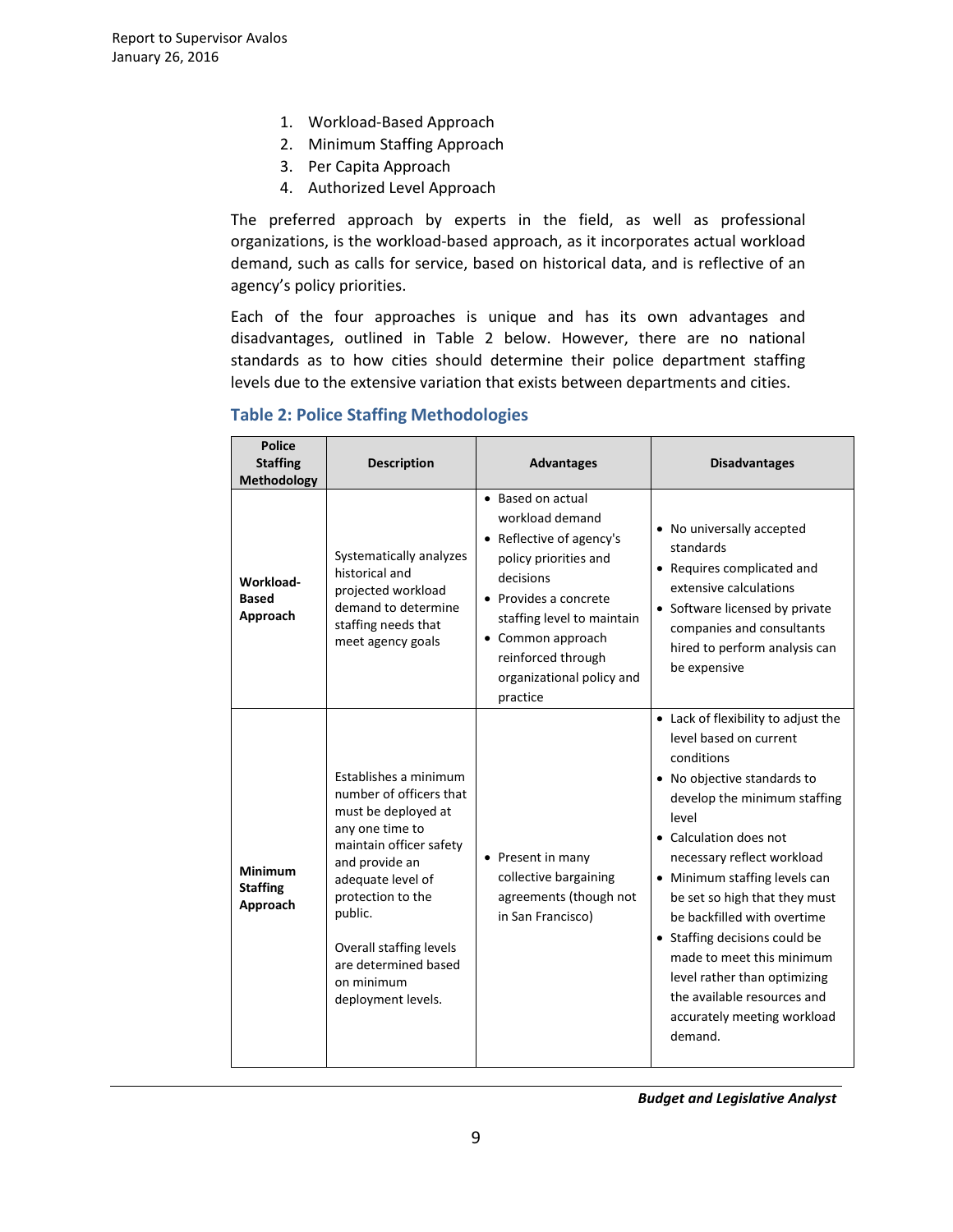| <b>Police</b><br><b>Staffing</b><br>Methodology | <b>Description</b>                                                                                  | <b>Advantages</b>                                                                                                                                                                                        | <b>Disadvantages</b>                                                                                                                                                                                                                                                                                              |
|-------------------------------------------------|-----------------------------------------------------------------------------------------------------|----------------------------------------------------------------------------------------------------------------------------------------------------------------------------------------------------------|-------------------------------------------------------------------------------------------------------------------------------------------------------------------------------------------------------------------------------------------------------------------------------------------------------------------|
| Per Capita<br>Approach                          | Determines an<br>optimum ratio of<br>officers per resident<br>within the jurisdiction               | Methodologically simple<br>• Allows for easy<br>comparison to other<br>jurisdictions                                                                                                                     | • Does not consider differences<br>in community conditions,<br>needs or expectations<br>• Does not address how officers<br>spend their time, or the<br>quality of efforts                                                                                                                                         |
| <b>Authorized</b><br>Level<br>Approach          | Uses available<br>budgetary resources to<br>specify the number of<br>police officers to be<br>hired | • Reflects availability of<br>budget resources<br>• Usually based on a<br>formal staffing analysis<br>• Can use political<br>influence during the<br>budget process to<br>establish desired<br>standards | • Numbers do not necessarily<br>reflect workload<br>• Department could meet<br>workload demand with fewer<br>officers than the authorized<br>level, but perceived to be<br>understaffed<br>Unless agencies staffed above<br>the authorized levels, they<br>would often fall below given<br>turnover and attrition |

Source: Wilson, Jeremy M. and Alexander Weiss. (2012). *A Performance-Based Approach to Police Staffing and Allocation.* Office of Community Oriented Policing Services, U.S. Department of Justice and Michigan State University.

# *Workload-Based Approach*

## **Support for Workload – Based Approach**

- *Commission on Accreditation for Law Enforcement Agencies*
- *International City / County Management Association*

Police departments that use a workload-based staffing approach systematically analyze historical workload data in order to project the agency's staffing needs that will enable them to meet their policy goals. Generally, departments use a computer-aided dispatch (CAD) system to understand their workload history. In this approach, policy decisions such as desired response times and peak demand staffing levels must be determined in the initial stages of the analysis, allowing for clear goals and objectives to guide the department's staffing model. The workload-based analysis allows departments to create a police force that is reflective of actual workload demand, as well as the community's policy preferences.

A workload-based approach is effective because it is evidence-based and reflective of an agency's policy priorities. In order to create such a model, an agency must make clear policy decisions, understand tradeoffs, and provide a significant amount of data for a variety of inputs to the staffing model. For example, if a department wants to decrease the response time for emergency calls, this may affect the department's capacity to pursue other activities, such as self-initiated community policing activities.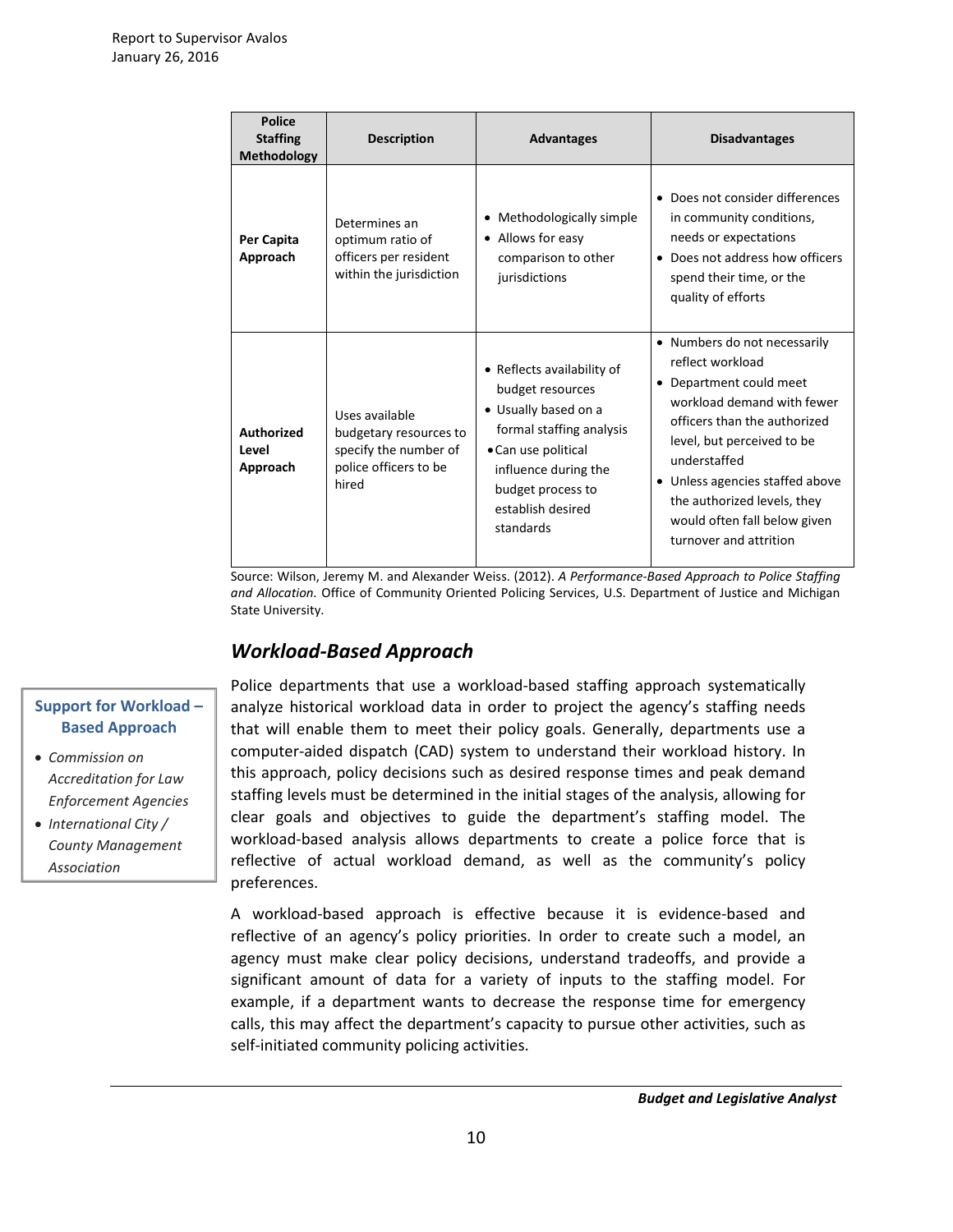The disadvantages of a workload-based approach are that there are no universally accepted standards for conducting the analysis, and designing the model requires extensive data from the outset. Complex calculations are often needed to analyze the data, which not all departments are capable of handling. This methodology also relies on averages used in the estimates, and by definition, workload demand will often exceed the average, and could potentially affect the agency's performance during peak workload periods.

Consultants and software to facilitate this process can be expensive. However, there is a free commonly used software program available called the Police Personnel Allocation Model developed by the National Highway Transportation Safety Administration (NHTSA).

Professional law enforcement and management organizations across the country including the Commission on Accreditation for Law Enforcement Agencies (CALEA) and the International City/County Management Association (ICMA) support the workload-based approach. This Police Personnel Allocation Model is further discussed in the section titled "Conducting a Workload-Based Assessment" below.

# *Minimum Staffing Approach*

The minimum staffing approach requires a department to determine the minimum number of patrol officers that must be deployed at a time in order to provide an adequate level of protection and service to the public. Based on this minimum, a department can determine their annual staffing needs. This approach is common across cities, and reinforced through organizational policy and practice as well as perceived need. Minimum staffing levels are often included in collective bargaining agreements, giving them significant weight during the budget negotiation process.

A key advantage of a minimum staffing approach is that it allows for one exact number to be used as a base staffing level, providing assurance to the public that minimum safety standards are met when the established staffing level is maintained.

Disadvantages of this approach are that there are no objective standards, and these numbers often become frozen in time with little flexibility for adjustment based on current conditions. The minimum staffing level can also become perceived as the optimal staffing level, without considering changes in workload demand, deployment models, or available resources within a department. Once determined, minimum staffing levels become difficult to modify, especially when established by voter proposition or memorialized into collective bargaining agreements. Additionally, when staffing levels fall below the minimum level, managers must use overtime to backfill staff in order to meet the minimum level. This practice is costly, and may not reflect the actual needs of the department.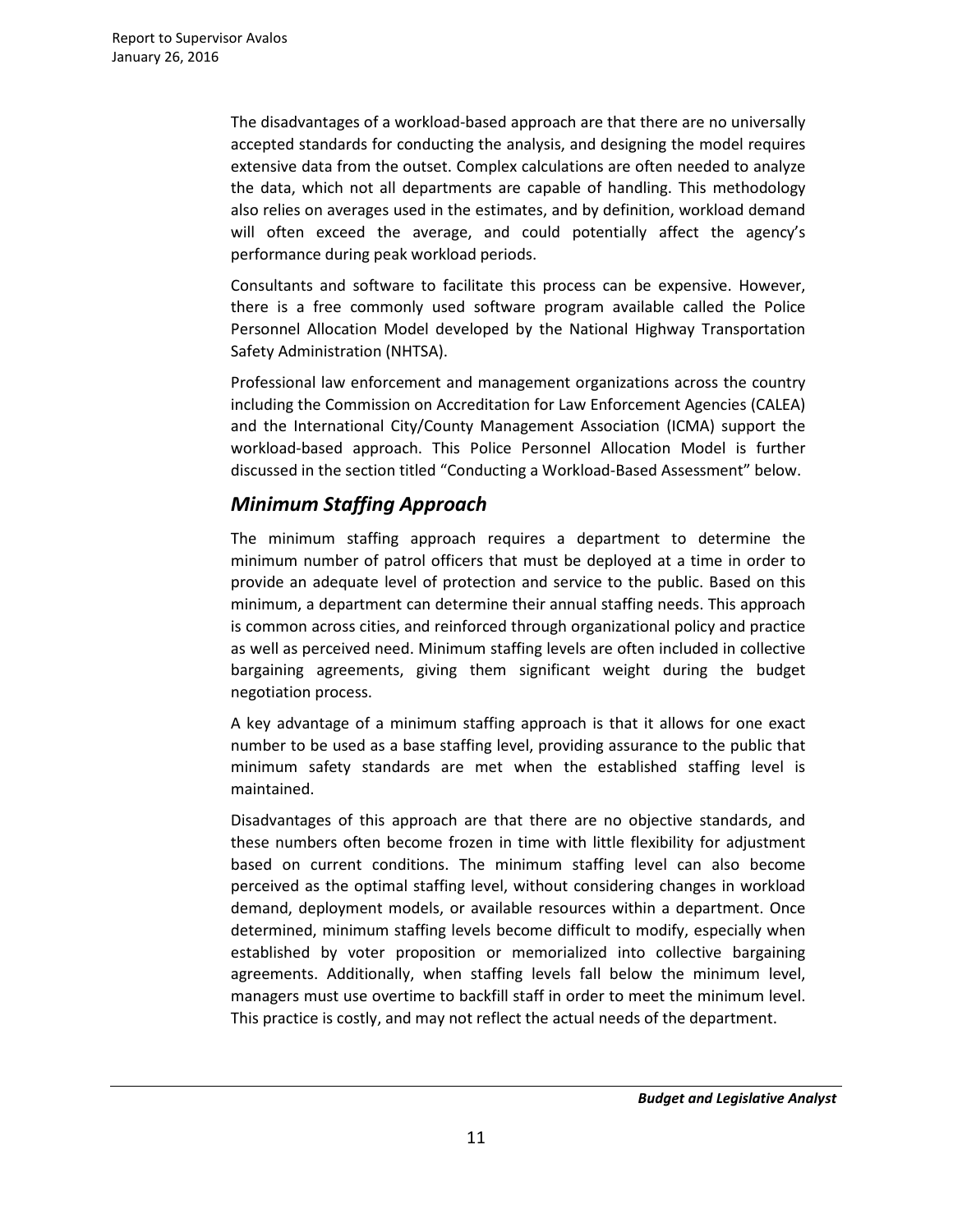#### **SFPD's Minimum Staffing Level**

*Proposition D, approved by voters in 1994, amended the City Charter to require that the SFPD maintain a minimum of 1,971 full-duty sworn officers at all times.* 

#### **Per Capita Approach**

*Many jurisdictions report on their ratio of officers to residents, because the DOJ regularly reports on this ratio, making it easy to compare to other jurisdictions.* 

 $\overline{a}$ 

The SFPD currently utilizes the minimum staffing level approach, which was determined by Proposition D in 1994, amending the City Charter.<sup>[17](#page-11-0)</sup> The Charter amendment requires that the SFPD maintain a minimum of 1,971 full duty sworn officers at all times. This figure is regularly referred to in policy and budget discussions. However, the minimum staffing level is not included in the police officer collective bargaining agreement in San Francisco.

#### **Dynamic Minimum Staffing Model**

One notable recommendation in a staffing analysis of the Portland Police Department in Oregon<sup>[18](#page-11-1)</sup> suggested the department should develop and regularly update the organizational data and adjust the authorized staffing level accordingly. This approach suggests the staffing model should be dynamic, rather than static, and reflect the changing nature of the department on a regular basis. Following this recommendation, departments could develop a model to determine their minimum staffing level which they could regularly update with the most current data, including projected growth. Cities could then maintain minimum staffing levels for shorter periods of time, accurately reflecting the city's conditions.

The per capita staffing approach allows agencies to determine an optimal ratio of officers per resident within a city. The advantage of this approach is that it is methodologically simple, and allows for quick comparisons to other cities for benchmarking purposes. However, comparisons made by the per capita approach are generally discouraged because the variation across cities is so great, that comparisons hold little weight. As a result, there is not a nationally accepted ratio for officer to resident staffing levels. Critical differences amongst cities are listed

# *Per Capita Approach*

in Table 3 below.

#### **Table 3: Differences Between Cities that Influence Police Staffing Levels**

| <b>Key Differences</b>   |           |                    |  |  |  |
|--------------------------|-----------|--------------------|--|--|--|
| Population               | $\bullet$ | Workload intensity |  |  |  |
| Density                  | $\bullet$ | Policing style     |  |  |  |
| Crime rates              | $\bullet$ | Service delivery   |  |  |  |
| Demographics             | $\bullet$ | Geography          |  |  |  |
| Economic characteristics |           | Weather            |  |  |  |

Source: Wilson, Jeremy M. and Alexander Weiss. (2012). *A Performance-Based Approach to Police Staffing and Allocation.* Office of Community Oriented Policing Services, U.S. Department of Justice and Michigan State University.

<span id="page-11-1"></span><span id="page-11-0"></span>

<sup>&</sup>lt;sup>17</sup> San Francisco City Charter Section 4.127<br><sup>18</sup> Matrix Consulting Group. "Police Bureau Staffing Study, Portland, Oregon", March 2015.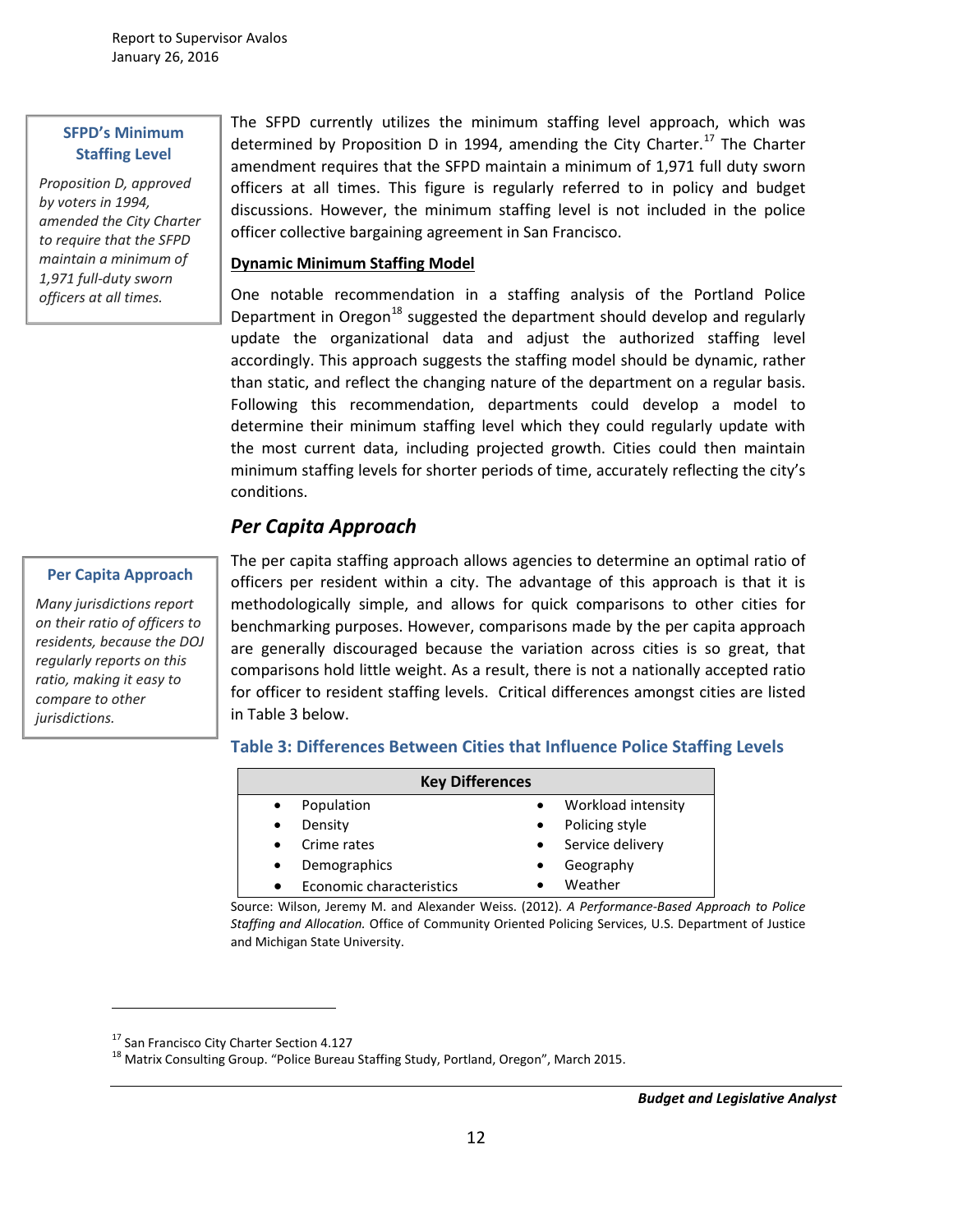The Department of Justice's Bureau of Justice Statistics reports on the average ratio of full-time officers in police departments per 1,000 residents. Departments across the country regularly use these averages to compare their own officer to resident ratios to other jurisdictions, since the data is readily available. While these numbers allow for cursory comparisons, experts concur that the per capita approach is too simplistic to reflect the unique needs of each community. In fact, the International Association of Chiefs of Police (IACP), a non-profit organization of police executives, explicitly advises against using the per capita approach to determine police staffing ratios.<sup>[19](#page-12-0)</sup>

# *Authorized Level Approach*

The authorized level approach uses a city's available budgetary resources to determine the number of police officers that can be financially supported. This approach is financially responsible because it only allows a city to hire the number of officers that it can afford.

The disadvantage of the authorized level approach is that staffing levels are determined in a manner that does not prioritize workload demand considerations. Decisions regarding the authorized level often build upon decisions made in previous years and reflect the political climate of the moment, rather than the most rigorous and data-driven staffing analysis. Unless agencies staff above the authorized levels, they would regularly be understaffed due to retirements, separations and delays in recruitment, if they are not accurately built into the model.

In addition, police departments could theoretically meet workload demand with a fewer number of officers than the authorized level, but would still maintain the perception of being understaffed because of the established authorized staffing level.

# *SFPD's Staffing Methodology*

According to senior SFPD management, SFPD does not conduct regular staffing analyses. Rather, they staff based on need, while striving to meet the Chartermandated minimum 1,971 sworn staffing level. The Department has only met this requirement in one month since it was established in 1994. As of August 2015, the SFPD currently has 1,719 full-duty sworn officers, 252 short of the Chartermandated minimum staffing level.

Leaders within SFPD agree with the idea that staffing should be an objective process that considers numerous factors. However, at this time, the department does not utilize technology as much as they could in order to track officer's

### **Authorized Level Approach**

*Although using budgetary resources to determine staffing levels is fiscally responsible, it often builds upon the status quo of previous years, rather than reflecting rigorous, data-driven staffing analysis.* 

 $\overline{a}$ 

<span id="page-12-0"></span><sup>&</sup>lt;sup>19</sup> International Association of Chiefs of Police. "Police Officer to Population Rations, Bureau of Justice Statistics Data", Research Center Directorate Perspectives.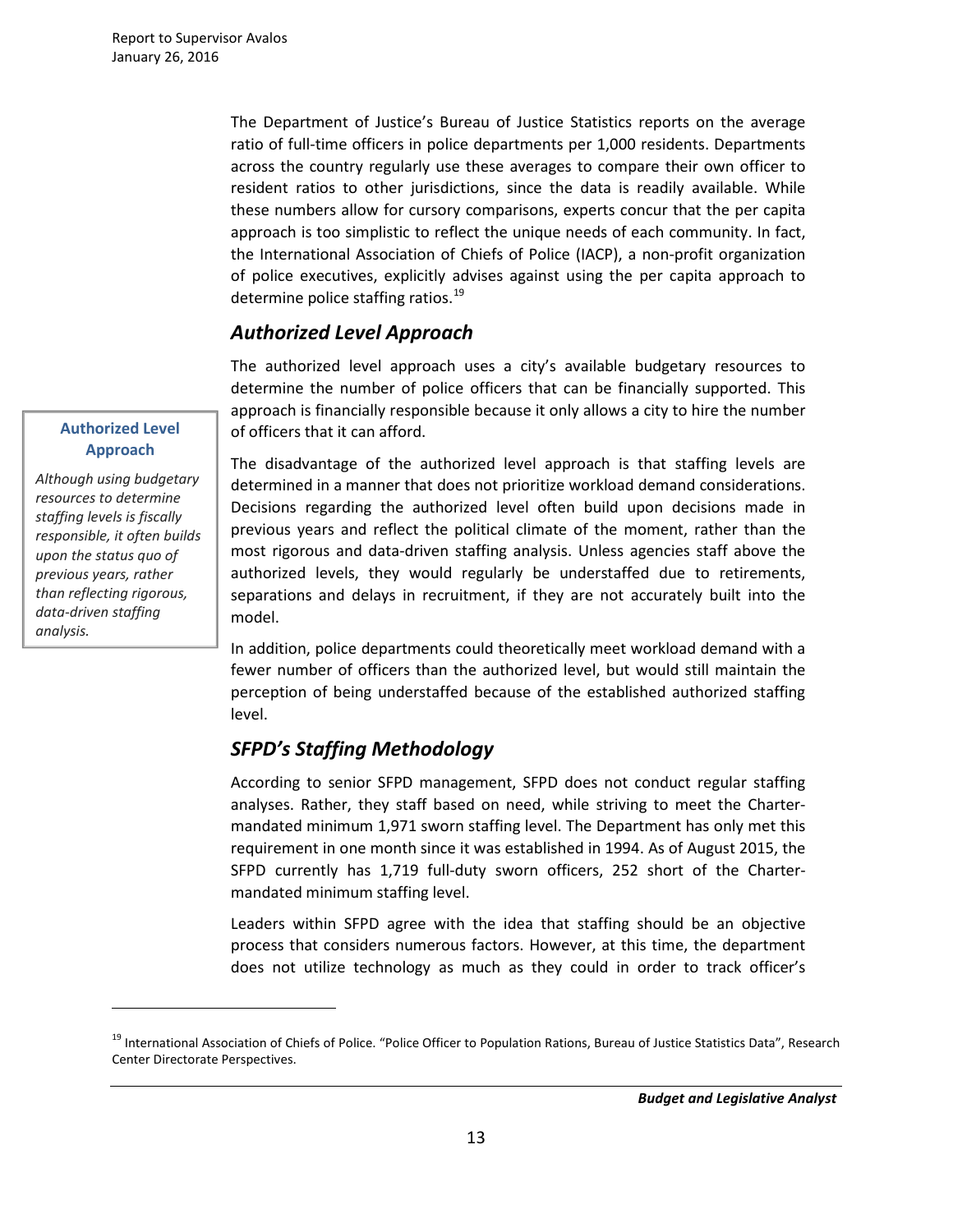performance and routines. Although SFPD does not conduct an in-depth staffing analysis, the department does routinely analyze CompStat data to allocate staff resources. The department has also recently completed a district station boundary analysis to redefine station districts in alignment with community and service needs.

# *Staffing Methodologies Used By Other Cities*

The Budget and Legislative Analyst collected data regarding police staffing methodologies in seven cities that are comparable to San Francisco: Austin, Chicago, Dallas, Oakland, Portland, San Diego and San Jose.

**Table 4: Police Staffing Methodologies Used in Comparable Cities**

| <b>Workload-Based</b> | Per Capita | <b>Budget-Authorized</b> | <b>Minimum Staffing</b> |
|-----------------------|------------|--------------------------|-------------------------|
| Chicago               | Austin*    | Austin                   | Oakland                 |
| <b>Dallas</b>         |            | San Diego                | Portland                |
| Portland*             |            | San Jose                 |                         |

*\*Austin and Portland both use multiple approaches for their staffing analysis. Source: Budget & Legislative Analyst survey of police departments*

As shown in Table 4 above, the cities surveyed use a mixture of the staffing methodologies described in this report. Chicago, Dallas and Portland all use the recommended workload-based model. In Chicago, the model is augmented by crime analyses that look at developing trends and identify areas of the city where additional patrols might be useful. In Dallas and Portland, the number of total staff needed by division is determined based on the number of calls and the number of offenses that occur annually in each division.

Some cities, such as Portland and Austin, use more than one staffing approach. Portland uses a hybrid model consisting of workload-based and minimum staffing components. The number of officers that is assigned to each of the three precincts in the city is based on calls for service at the precinct. For each shift, in each precinct, there is a minimum staffing level.

Austin uses a hybrid per capita and budget authorized staffing model. The per capita calculation for the number of sworn patrol officers is two officers for every 1,000 residents. Austin also has a budget ordinance that authorizes the hiring of a defined number of positions by rank annually, and acts as the upper limit on the number of positions that can be filled.

San Diego has a recommended staffing level for each of its ten area stations, but the number of officers hired and retained is ultimately determined by the annual budget appropriation to the department. In contrast, the City of Oakland is required to maintain a minimum staffing level of 678 sworn officers as a result of the passage of Measure Z in the fall of 2014, which also prohibits the department from terminating employees if the number of sworn officers falls below 800.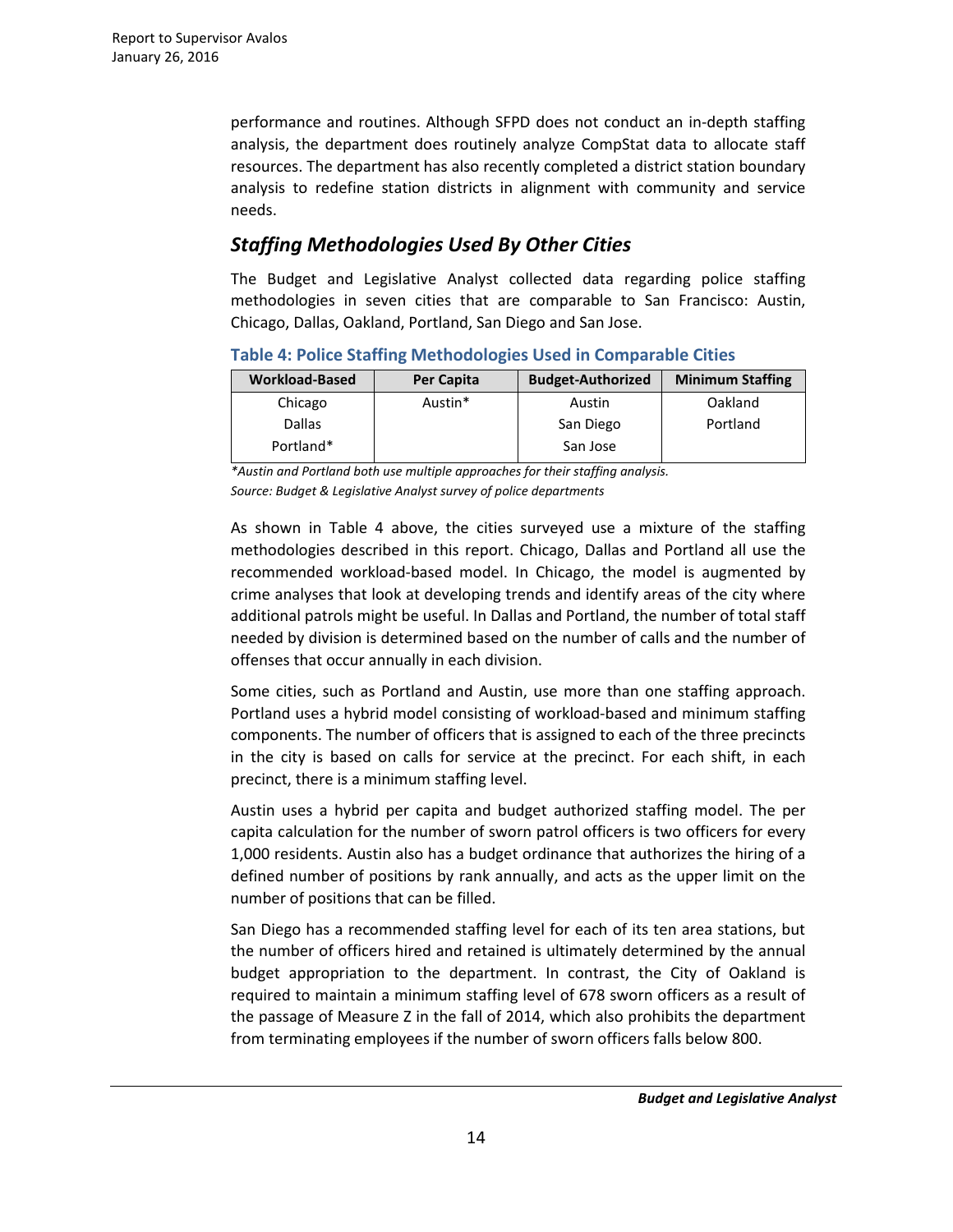$\overline{a}$ 

# **Conducting a Workload-Based Staffing Analysis**

In order to conduct a workload-based staffing analysis, departments must input several data variables into a staffing model or software program. A report commissioned by the U.S. Department of Justice Community-Oriented Policing Services division identifies six general steps in conducting a workload-based assessment:

- 1. Examine the distribution of calls for service by hour of day, day of week, and month
- 2. Examine the nature of calls for service
- 3. Examine time consumed on calls for service
- 4. Calculate the agency's shift relief factor
- 5. Establish performance objectives
- 6. Provide staffing estimates

Commonly used sources of data for these assessments include historical computer-aided dispatch (CAD) data, data reflective of policy decisions (i.e. target response times), agency practice (i.e. current staffing levels) and static data (i.e. miles of roadways).

The Police Personnel Allocation Model (PAM) is a commonly used free software program commissioned by the National Highway Traffic Safety Administration in the 1990s.<sup>[20](#page-14-0)</sup> The Budget and Legislative Analyst examined the PAM model as an example of how to conduct a staffing analysis due to its accessibility. However, experts caution that it might not be appropriate for urban areas such as San Francisco as PAM's stated limitations include: it doesn't allow for modeling of alternative service and staffing levels, it cannot be used to forecast staffing needs, and it generates an estimate rather than an exact number of personnel needed to meet a service level.

PAM places key input data into the following categories: calls for service variables, performance objectives, jurisdiction characteristics, immediate availability variables and policy decision variables. Of the 34 data inputs, 19 of the variables are at least partially policy decisions, emphasizing the importance that these questions have on the results of the staffing model. The variables included in a PAM model are shown in Table 5 below.

<span id="page-14-0"></span><sup>&</sup>lt;sup>20</sup> The Police Personnel Allocation Model was originally developed in the 1990s by Northwestern University's Center for Public Safety for the National Highway Traffic Safety Administration (NHTSA) and recently updated in 2007 by Anacapa Sciences.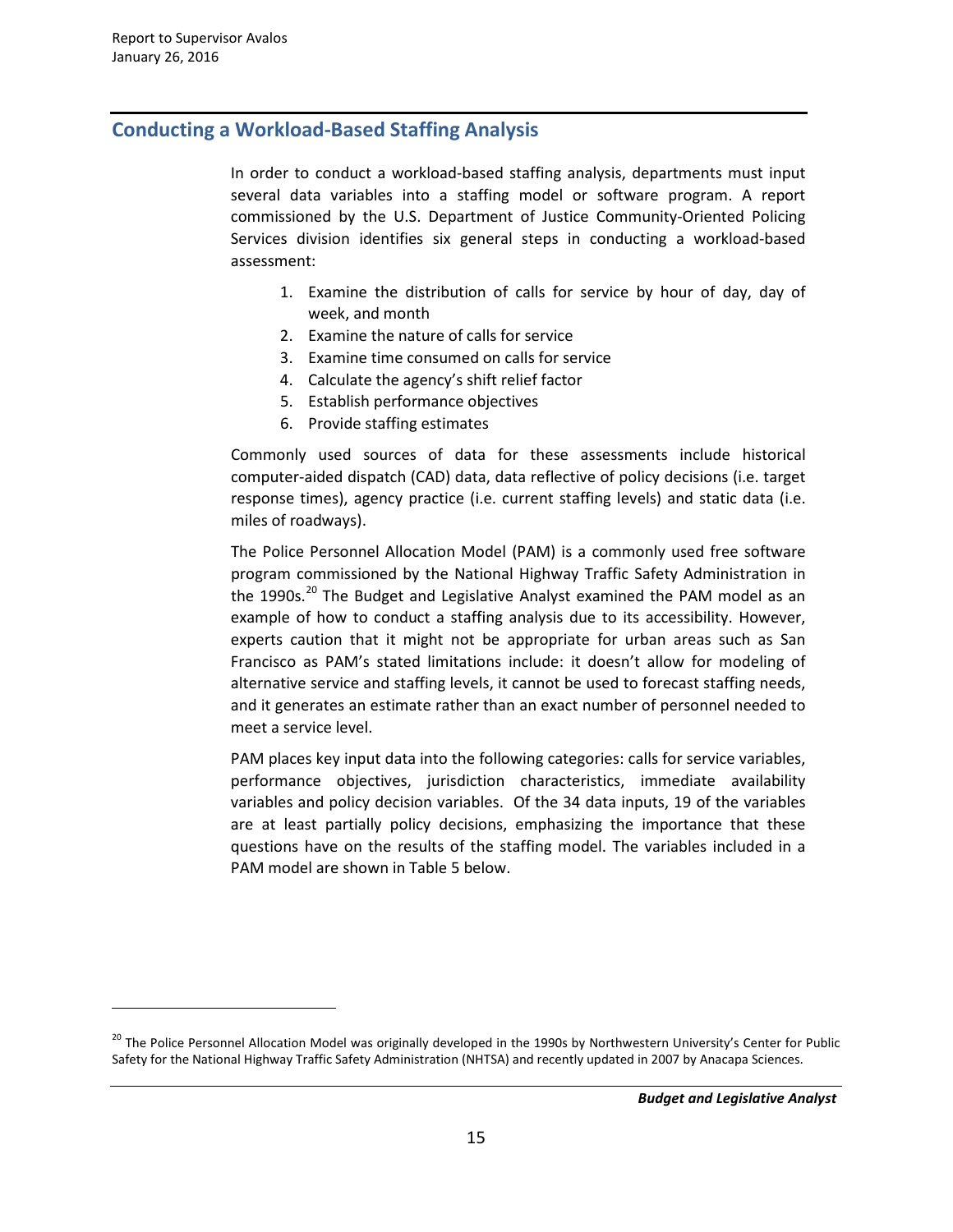| <b>Category of Model Input</b>                            | Data Variable <sup>21</sup>                                                                                                                                                                                                                        |  |  |
|-----------------------------------------------------------|----------------------------------------------------------------------------------------------------------------------------------------------------------------------------------------------------------------------------------------------------|--|--|
| Calls for Service<br>Variables                            | • Total number of calls for service<br>• Average service time per call                                                                                                                                                                             |  |  |
| Performance Objectives<br>Linked to Deployment<br>Density | • Size of jurisdiction<br>• Average response time for emergency and non-<br>emergency calls<br>• Response time goals for emergency and non-emergency<br>calls<br>• Patrol officer visibility<br>· Officer availability to respond to emergencies   |  |  |
| Jurisdiction<br>Characteristics                           | • Miles of roadways<br>• Average patrol speed<br>• Average hours in work week<br>• Shift length<br>• Shift relief factor                                                                                                                           |  |  |
| Immediate Availability<br>Variables                       | • Percentage of calls that cannot be preempted<br>• Percentage of administrative activities that cannot be<br>preempted<br>• Percentage of self-initiated activities that cannot be<br>preempted                                                   |  |  |
| <b>Policy Variables</b>                                   | • Officer visibility<br>• Officer time spent on administrative tasks<br>• Self-initiated patrol time<br>• Average number of officers supervised by each field<br>supervisor<br>• Percentage of field supervisor time spent on patrol<br>activities |  |  |

#### **Table 5: Workload-Based Staffing Analysis**

 *Source: Police Executive Research Forum and Justex Systems. Houston Police Department Operational Staffing Model, May 2014.* 

PAM then outputs a report providing different scenarios as to how the department could allocate its limited resources within its budgetary means, all while meeting designated policy goals. Hypothetical scenarios can also be modeled, if desired.

Other common software includes: Ops Force Deploy, a web-based tool developed by Corona Solutions, Managing Patrol Performance (MPP), a queuing model developed by MIT that is used by some large urban areas including Los Angeles and San Diego, and the Model for Allocation of Patrol Personnel (MAPP), a software program developed by the University of North Texas. A variety of other

 $\overline{a}$ 

<span id="page-15-0"></span> $21$ <sup>21</sup> The 34 data inputs are condensed for the purposes of this table.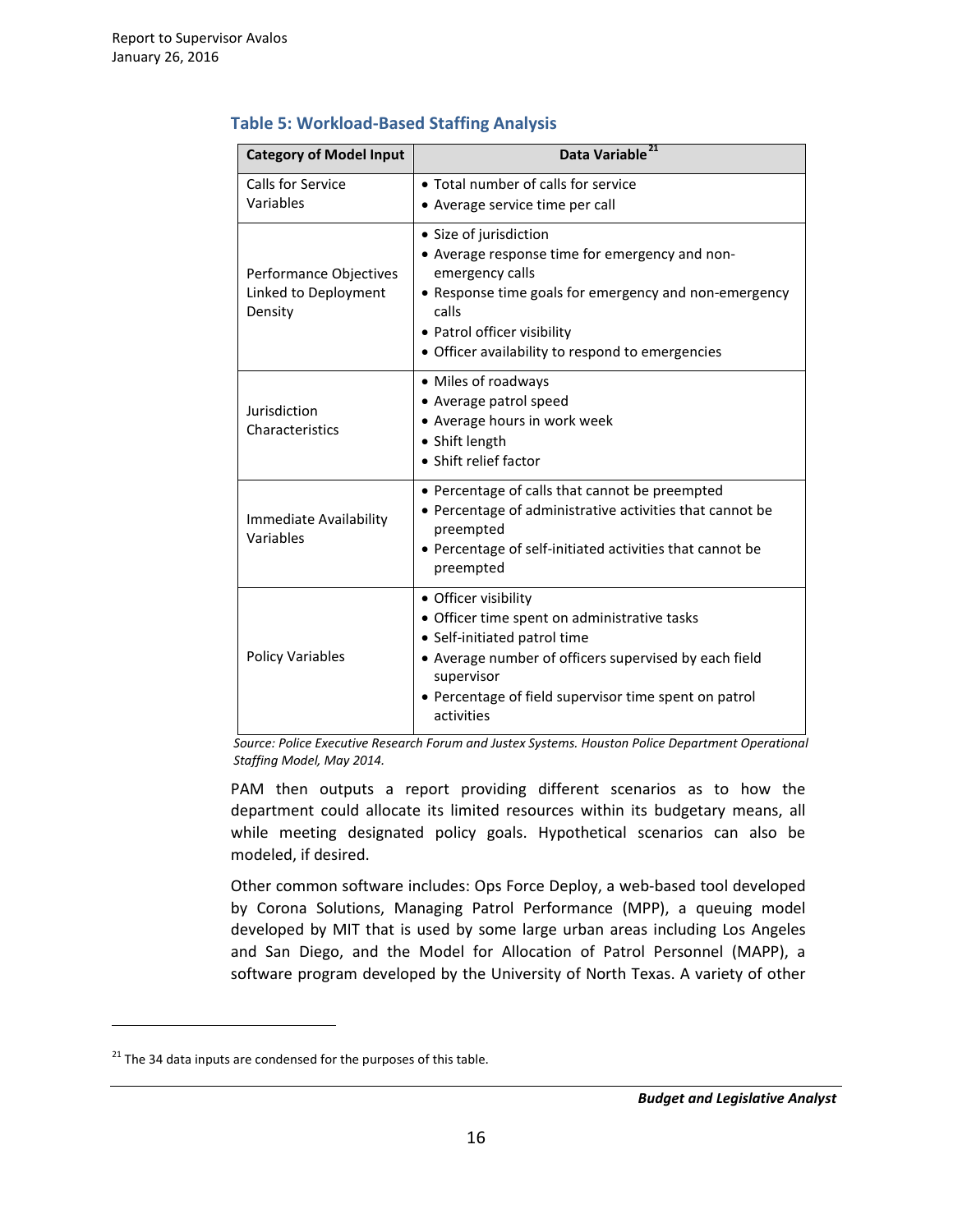private consulting companies also conduct similar analyses with their own proprietary methods.

# *Survey of Workload-Based Approach Analyses*

### **Office of Community Oriented Policing Services, U.S. Department of Justice**

In 2009, the Office of Community Oriented Policing Services (COPS) within the U.S. Department of Justice commissioned a study on police staffing and allocation which examined the workload-based staffing approaches of 20 police agencies across the country. The study found that while some agencies conduct staffing analyses regularly, often times, analyses are only conducted during an organizational or leadership change, or during budget or labor negotiations. In addition, many patrol staffing decisions were made in a reactive, rather than proactive manner, which can lead to an inefficient allocation of resources.

Listed in Table 6 below are the most common input variables included in a workload-based staffing analysis found by the study.

### **Table 6: Common Workload-Based Staffing Analysis Input Variables**

| <b>Input Variables</b> |                    |           |                                      |  |
|------------------------|--------------------|-----------|--------------------------------------|--|
|                        | Calls for service  |           | Officer to population ratio          |  |
| $\bullet$              | Response time      |           | Mandatory minimum levels             |  |
| $\bullet$              | Patrol allocation  |           | Data from workload assessments       |  |
| $\bullet$              | Shift distribution | $\bullet$ | "Game-time" decisions at shift level |  |
|                        | Geography          |           |                                      |  |

#### **International City/County Management Association**

The International City/County Management Association (ICMA)'s Center for Public Safety Management, a non-profit professional association of local government administrators and managers conducted a survey of 61 cities across 26 states in order to understand which staffing model input variables were correlated with changes in staffing levels. The study concluded that calls for service and peakdemand staffing were the most common indicators of increased staffing levels within departments, whereas crime rates, response times and service demands were less common indicators of higher staffing levels.

Based on their survey, ICMA concluded that police departments should utilize more sophisticated data analysis in determining their staffing levels. This includes further analyzing the intensity of police service calls separately from solely the number of police service calls, as different types of calls for service result in different amounts of officer time demanded to respond and resolve the issue. Overall, the ICMA recommends that patrol allocation staffing models should consider the factors listed below.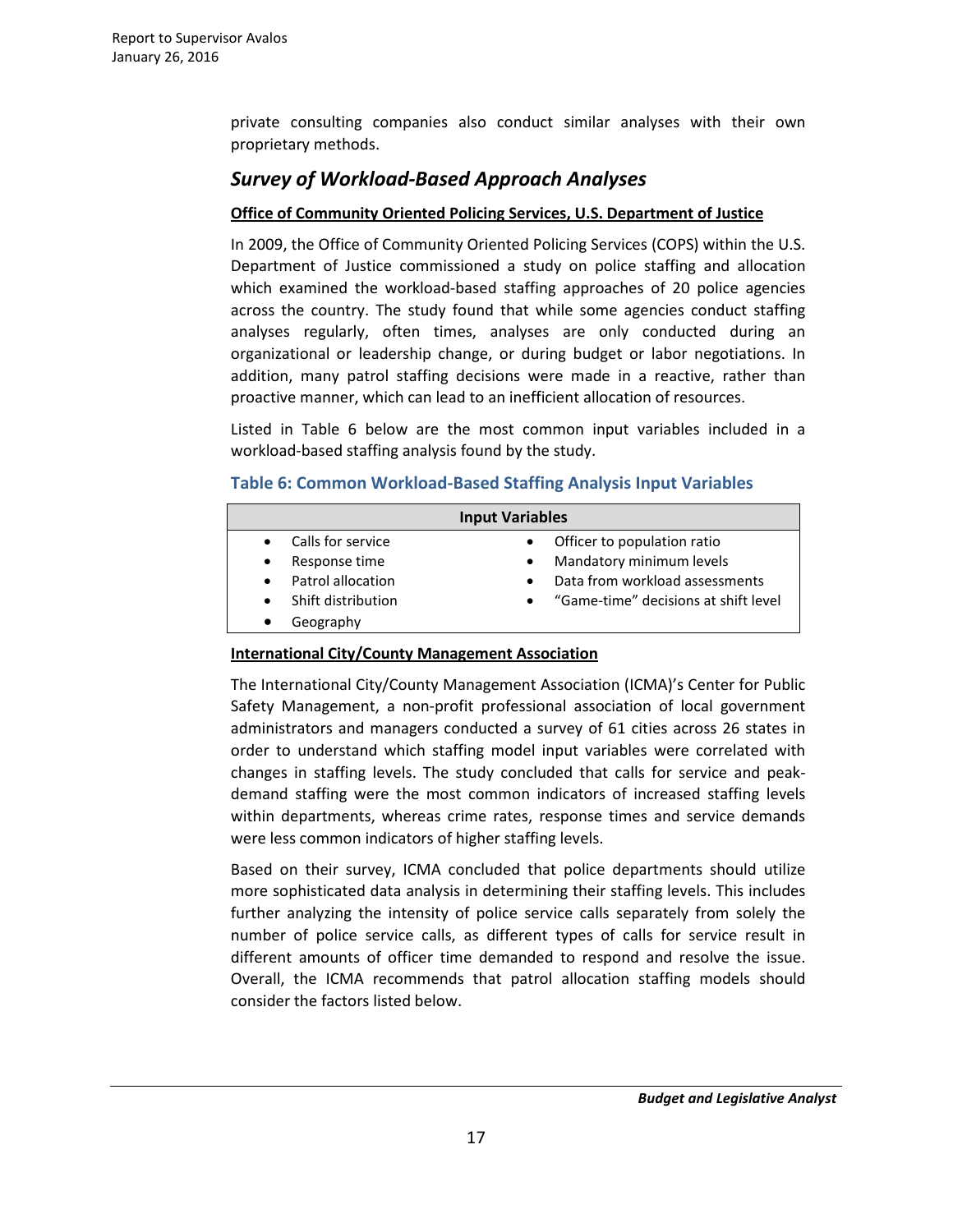- 1. Responding to service demand (critical and non-critical)
- 2. Maintaining spatial and time distribution to assure rapid response to emergency situations
- 3. Providing reassuring visibility to the community
- 4. Engaging in active crime deterrent efforts
- 5. Remaining alert on emergency standby for critical situations

#### **Limitations to a Workload-Based Model**

Although the workload-based approach is the preferred staffing analysis method, it does have some limitations, listed below.

- 1. It relies heavily on averages in producing estimates. If workload demands exceed the average levels, which they will by definition, it could affect agency performance.
- 2. Models do not differentiate the job functions of police units (i.e. if calls are handled by supervisors or non-sworn staff).
- 3. Calls for service are heavily weighted, rather than other inputs.

It is generally agreed upon that the benefits of this approach outweigh these limitations. However, departments should be cognizant of these limitations and consider them when analyzing their staffing models.

#### **Political Factors**

 $\overline{a}$ 

Departments must keep in mind that as the political climate within their city changes, policy priorities will shift, which could have significant effects on allocation needs and inputs in the staffing model. The policy priorities susceptible to political influence should be carefully considered by the department so that staffing models are not subject to drastic fluctuation over time.

For example, one study concluded that the size of police departments has been shaped by whether or not the city experienced a race riot from 1980-2000, and to a lesser extent, the size of the minority population and the violent crime rate.<sup>[22](#page-17-0)</sup> Political unrest heightens public awareness and discourse around such issues, and can influence staffing decisions. Another study found that increases in police department staffing levels are disproportionately concentrated during mayoral and gubernatorial election years. $^{23}$  $^{23}$  $^{23}$ 

<span id="page-17-1"></span><span id="page-17-0"></span><sup>&</sup>lt;sup>22</sup> Elaine Sharp. "Policing Urban America: A New Look at the Politics of Agency Size", Social Science Quarterly, June 2006.<br><sup>23</sup> Steven Levitt. "Using Electoral Cycles in Police Hiring to Estimate the Effect of Police on Review, June 1997.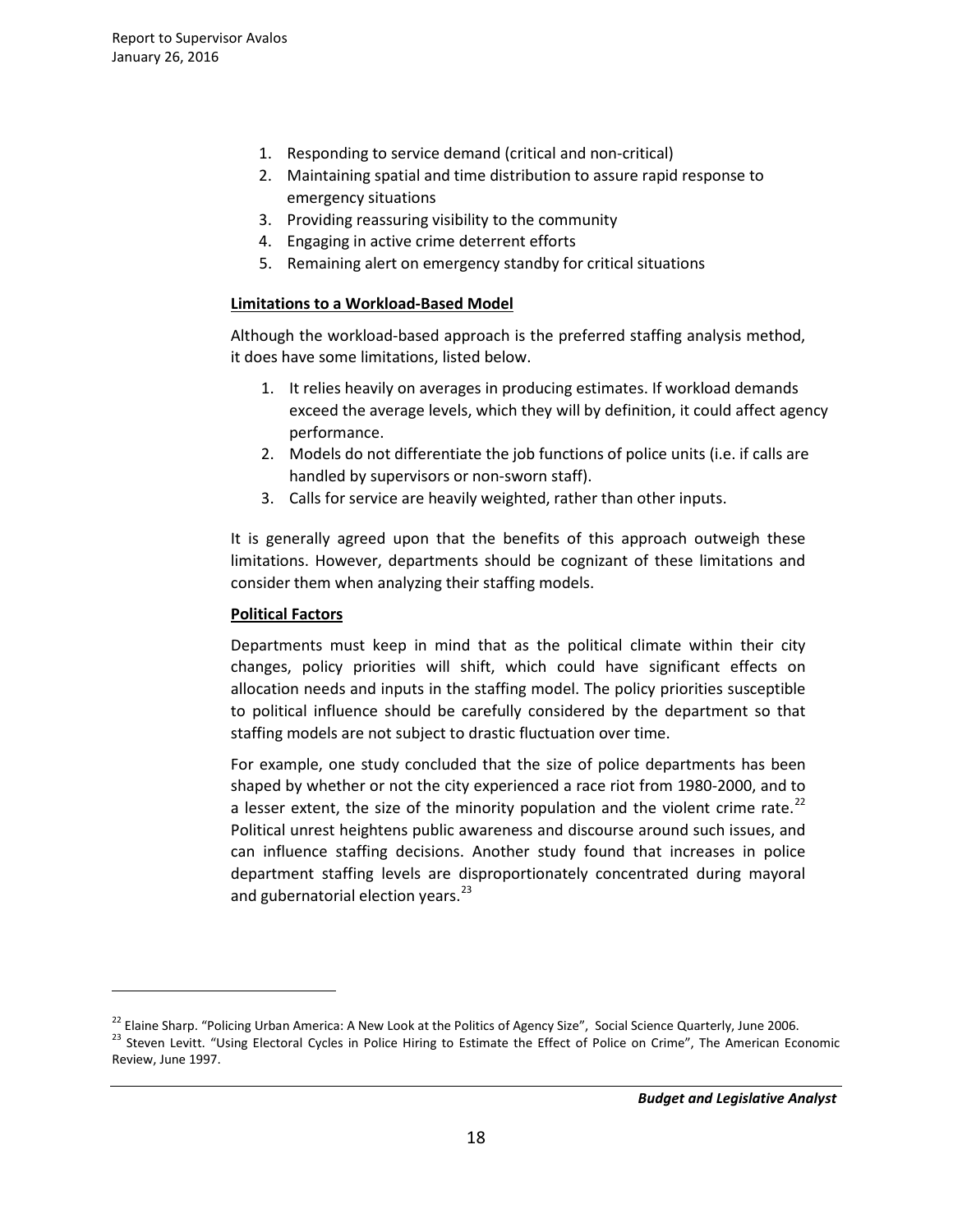#### **Alternative Service Delivery Systems**

Some departments civilianize duties traditionally performed by sworn officers, such as responding to non-emergency traffic incidents, either for budgetary reasons since civilian officers are generally paid less than sworn officers, or to free sworn officers' time so they are able to perform other duties. However, this can place an increased budgetary demand on departments that must meet a minimum staffing level of sworn officers to hire additional sworn officers, even if their tasks are being completed at the same level of service by non-sworn officers.

In such cases, it would be useful for departments to have the flexibility to amend the minimum staffing levels to reflect the civilianization of tasks previously performed by sworn officers. For example, minimum staffing levels could be adjusted annually or on some other time schedule (every two or five years) prior to the budget process based on a workload assessment. This could be done in conjunction with a review of recivilianization efforts within the department, to understand the actual need for sworn officers, and budgetary savings that can be realized by civilianizing positions. Once this analysis is conducted, an adjusted minimum staffing level that more accurately reflects current conditions could be set.

In San Francisco, City Charter Section 16.123 directs the Controller and Chief of Police to identify positions within the SFPD that could be filled by civilian, rather than sworn, personnel, and to convert those positions from sworn to civilian as they become vacant. The minimum staffing level would then be reduced by that number of positions if the Controller and Chief of Police jointly certify that the reduction will not decrease the number of police officers dedicated to neighborhood community policing, patrol and investigations and will not substantially interfere with the delivery of police services or the ability of the Police Department to protect the public in the event of an emergency.

In June 2010, the Controller's Office recommended that SFPD civilianize 251 positions. While significant progress has been made, SFPD is still in the process of civilianizing all recommended positions.

# *Findings from Other Cities' Police Staffing Performance Audits*

**Comparison Cities: Survey Results**

*The most common recommendation from performance audits in six cities was to incorporate more detailed data analysis into their staffing models.* 

֠

The Budget and Legislative Analyst examined publicly available staffing analyses and performance audits of six urban police departments conducted by consultants to understand commonalities in staffing issues amongst them. The six cities compared are: San Diego, CA, Honolulu, HI, Boston, MA, Seattle, WA, San Jose, CA and Portland, OR. The most common recommendation within the performance audits surveyed was that departments should incorporate more detailed data analysis into their staffing models, an idea supported by the workload-based staffing approach discussed above. These audits demonstrate that police departments across the country are also evaluating how to determine optimal staffing levels, and have generally reached the conclusion that the more data used in the analysis, the better.